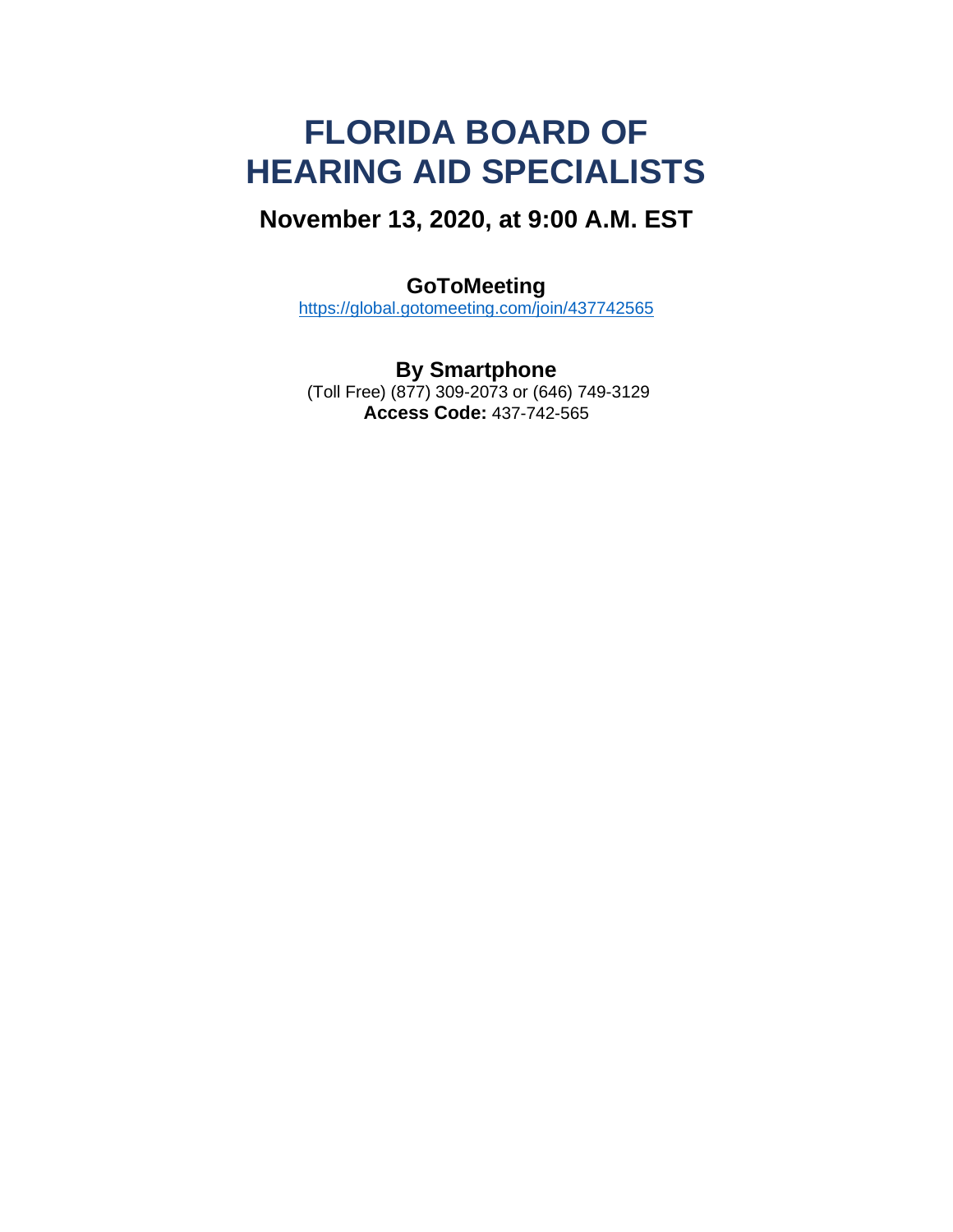

#### **BOARD MEMBERS**

Leanne E. Polhill, H.A.S., Chair Randy Ellsworth, H.A.S., Vice-Chair Pamela Dechmerowski, H.A.S. Douglas Moore, H.A.S. Robert Pickard, MD Thomas Hollern

#### **BOARD STAFF**

Janet Hartman, Executive Director Eric Pottschmidt, MBA, Program Operations Administrator

 **BOARD COUNSEL DEPARTMENT OF HEALTH COUNSEL**

John B. Fricke, Jr., Assistant Attorney General Christina Shideler, Assistant General Counsel

*Participants in this public meeting should be aware that these proceedings are being recorded. An audio file of the meeting will be posted to the Florida Board of Hearing Aid Specialists website at[: https://floridashearingaidspecialists.gov/](https://floridashearingaidspecialists.gov/)*

### **AGENDA**

#### **TAB 1. CALL TO ORDER**

- **-** Roll Call
- **-** Recognition of Service Douglas Moore

#### **TAB 2. REVIEW AND APPROVAL OF MINUTES –** August 25, 2020

#### **TAB 3. PROSECUTOR'S REPORT**

#### **TAB 4. APPLICATIONS REQUIRING REVIEW**

- Austyn Lyons - Hearing Aid Specialist Trainee - Order Requiring Appearance

#### **TAB 5. REPORTS**

- Chair's Report Leanne E. Polhill
	- **Appointments** 
		- Probable Cause Panel
		- Continuing Education Committee
	- 2021 Delegations
- Vice Chair's Report Randy Ellsworth
- Executive Director's Report Janet Hartman
- Board Counsel Report John B. Fricke, Jr.
	- Chapter 64B6-2
	- Chapter 64B6-3
	- Chapter 64B6-7
	- Chapter 64B6-8